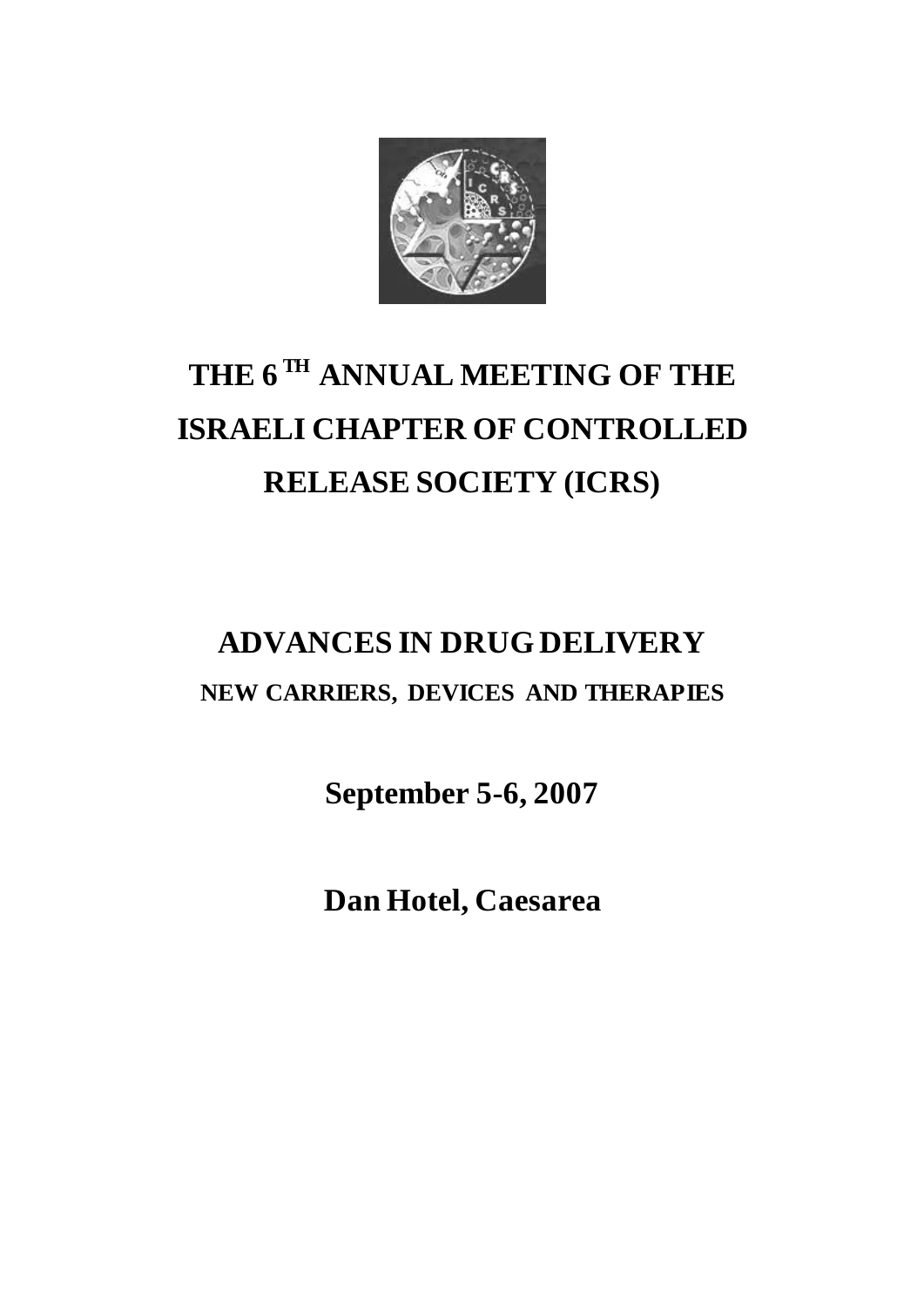#### **ORGANIZING COMMITTEE**

Prof. Elka Touitou, Chairman The Hebrew University of Jerusalem

Prof. Rosa Azhari Ort Braude College

Prof. Simon Benita The Hebrew University of Jerusalem

Prof. Abraham Domb The Hebrew University of Jerusalem

Dr. Biana Godin The Hebrew University of Jerusalem

Prof. Amnon Hoffman The Hebrew University of Jerusalem

Prof. Joseph Kost Ben-Gurion University of the Negev

Prof. Rimona Margalit Tel Aviv University

Dr. Adel Penhasi Dexcel Pharma Ltd

Prof. Abraham Rubinstein The Hebrew University of Jerusalem

Dr. Yoram Sela Lycored Ltd

Dr. Ron Tomer Unipharm Ltd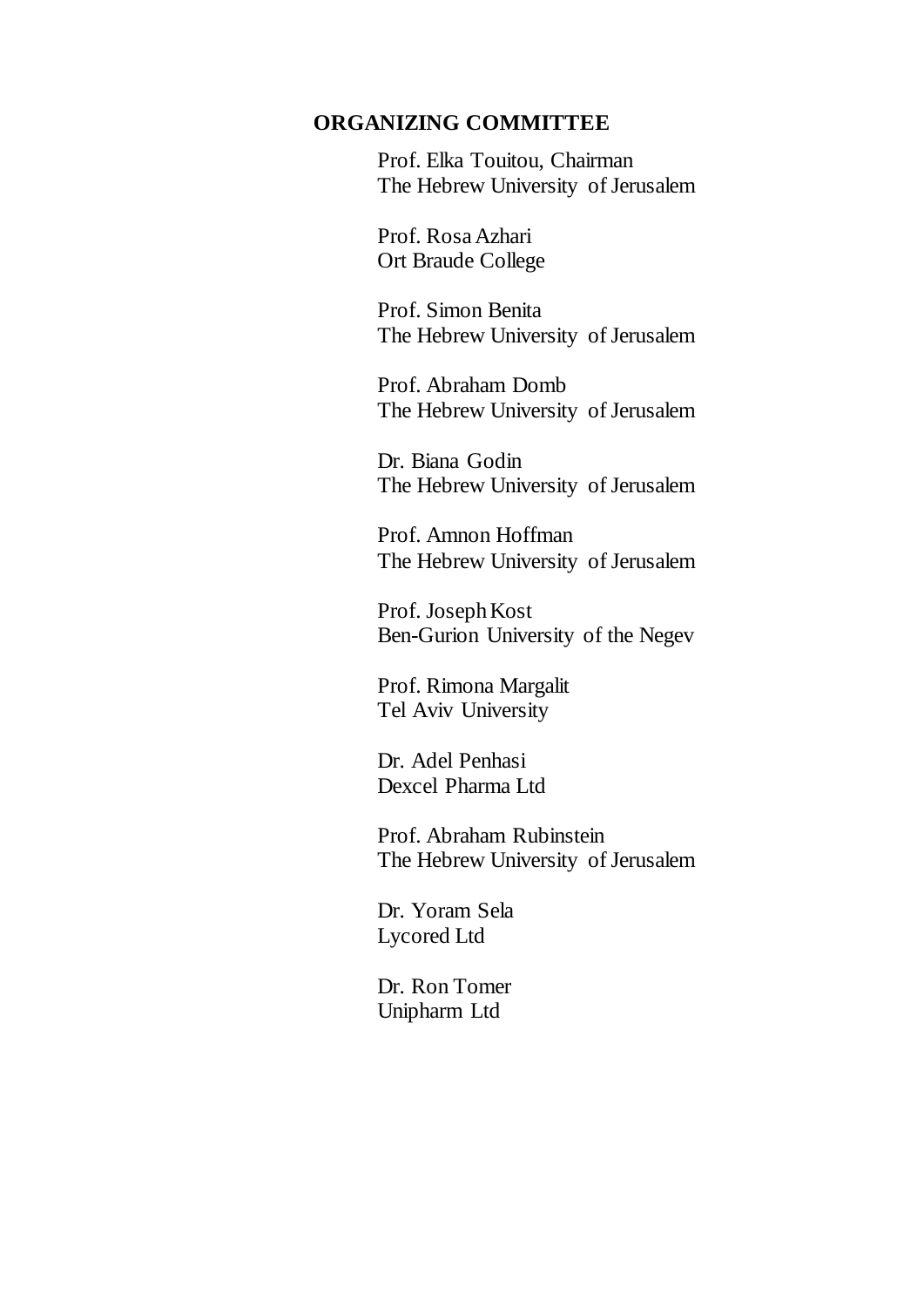### **SPONSORED BY:**

- **CONTROLLED RELEASE SOCIETY**
- **TEVA**
- **PERRIGO ISRAEL**
- **DEXCEL PHARMA**
- **UNIPHARM**
- **YISSUM**
- **THE SCHOOL OF PHARMACY, THE ALEX GRASS CENTER FOR DRUG DESIGN, THE HEBREW UNIVERSITY OF JERUSALEM**
- **THE DAVID R. BLOOM CENTER FOR PHARMACY, SCHOOL OF PHARMACY, THE HEBREW UNIVERSITY OF JERUSALEM**
- **LYCORED**
- **CTS**
- **E-PILL PHARMA**
- **INTEC PHARMA**
- **TRANSPHARMA MEDICAL**
- **TRIMA ISRAEL PHARMACEUTICAL PRODUCTS**
- **ORT BRAUDE COLLEGE**
- **NANOCYTE**

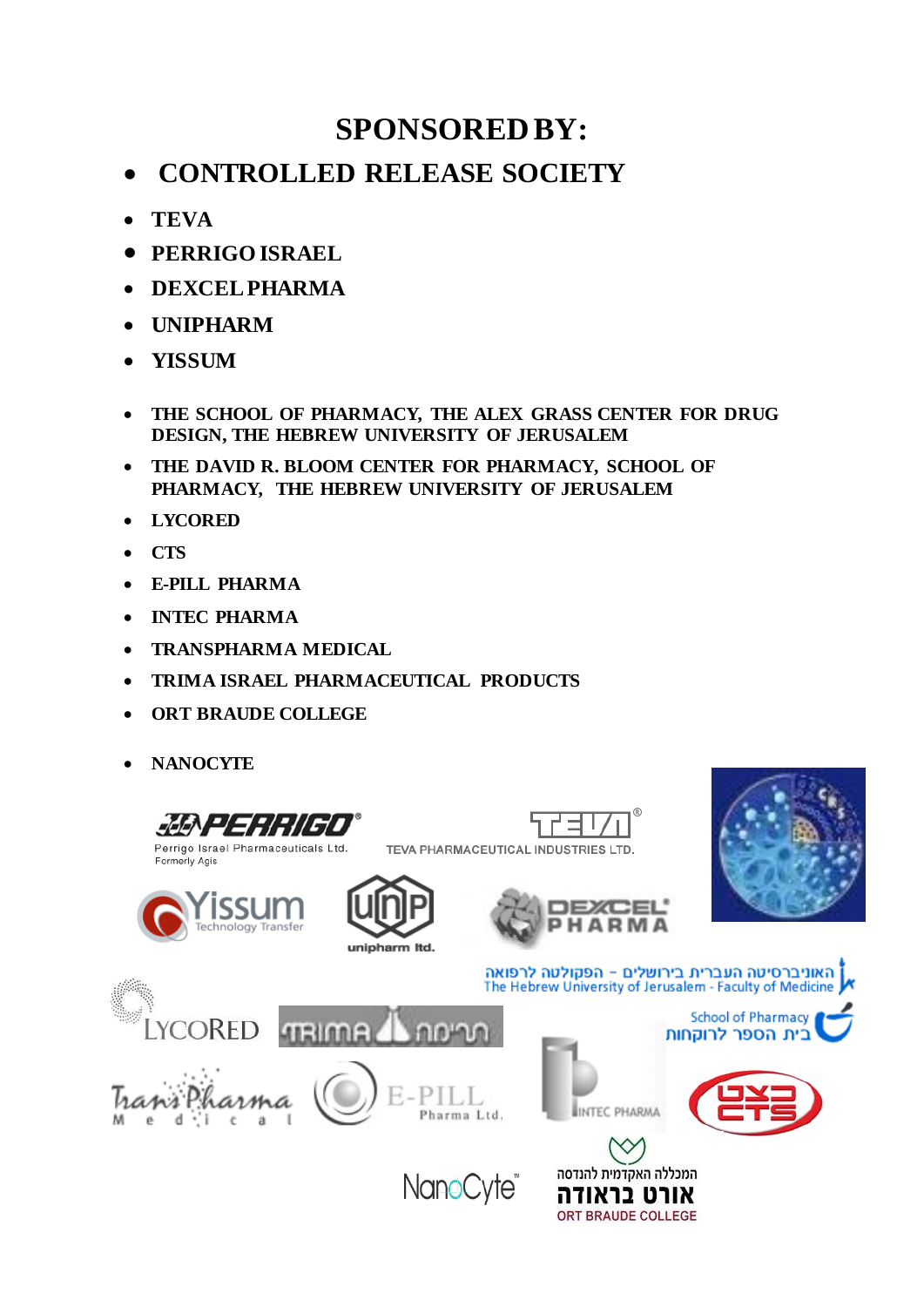

### **PROGRAM**

# **Wednesday, September 5**

**Thursday, September 6**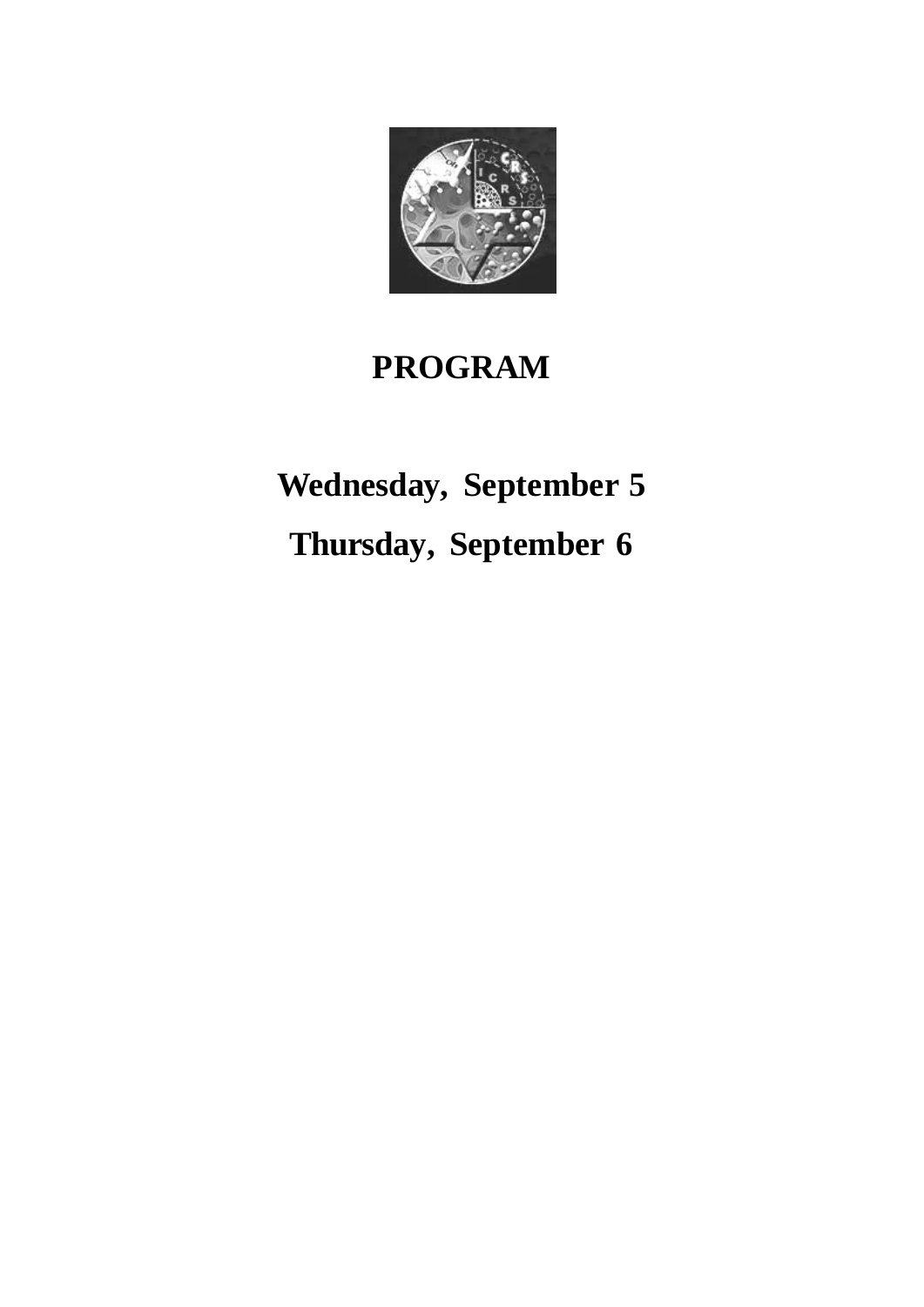#### **WEDNESDAY –SEPTEMBER 5, 2007**

- 8:30 9:00 **REGISTRATION AND POSTERS SETUP**
- 9:00 9:10 **Welcome**  Elka Touitou, *President ICRS*
- 9:10- 9:50 **KEYNOTE PRESENTATION Biodegradable particles for the intraocular delivery of nucleic acids** *Elias Fattal* **University of Paris-XI in Châtenay-Malabry***,* **France**
- 9:50 12:40 **SESSION 1 NOVEL ANTI-CANCER THERAPIES Chairpersons: Tamara Minko and Abraham Rubinstein**
- 9:50- 10:15 **H-19 gene: the new hope for cancer patients.** *Abraham Hochberg* **Department of Biological Chemistry, Faculty of Life Sciences The Hebrew University of Jerusalem**
- 10:15- 10:40 **Targeted multicomponent nanocarriers in cancer treatment.** *Tamara Minko* **Ernest Mario School of Pharmacy, Rutgers, The State University of New Jersey, USA**
- 10:40- 11:00 **COFFEE BREAK**
- 11:00- 11:25 **Host-tumor interactions affected by targeted angiogenesis inhibitors in dormant avascular and fast-growing angiogenic tumor models** *Ronit Satchi-Fainaro* **Department of Physiology-Pharmacology, Tel Aviv University**
- 11:25- 11:50 **Molecular diagnosis of cancer: Primary detection, follow up, and identification of occult residual disease.** *Aviram Nissan* **Department of Surgery and Surgical Oncology, Hadassah University Hospital Mt Scopus, Jerusalem**
- 11:50- 12:15 **Mucosal targeting and local cancer therapy: from colon-polyps to brachytherapy approaches** *Abraham Rubinstein*  **Department of Pharmaceutics, School of Pharmacy, The Hebrew University of Jerusalem**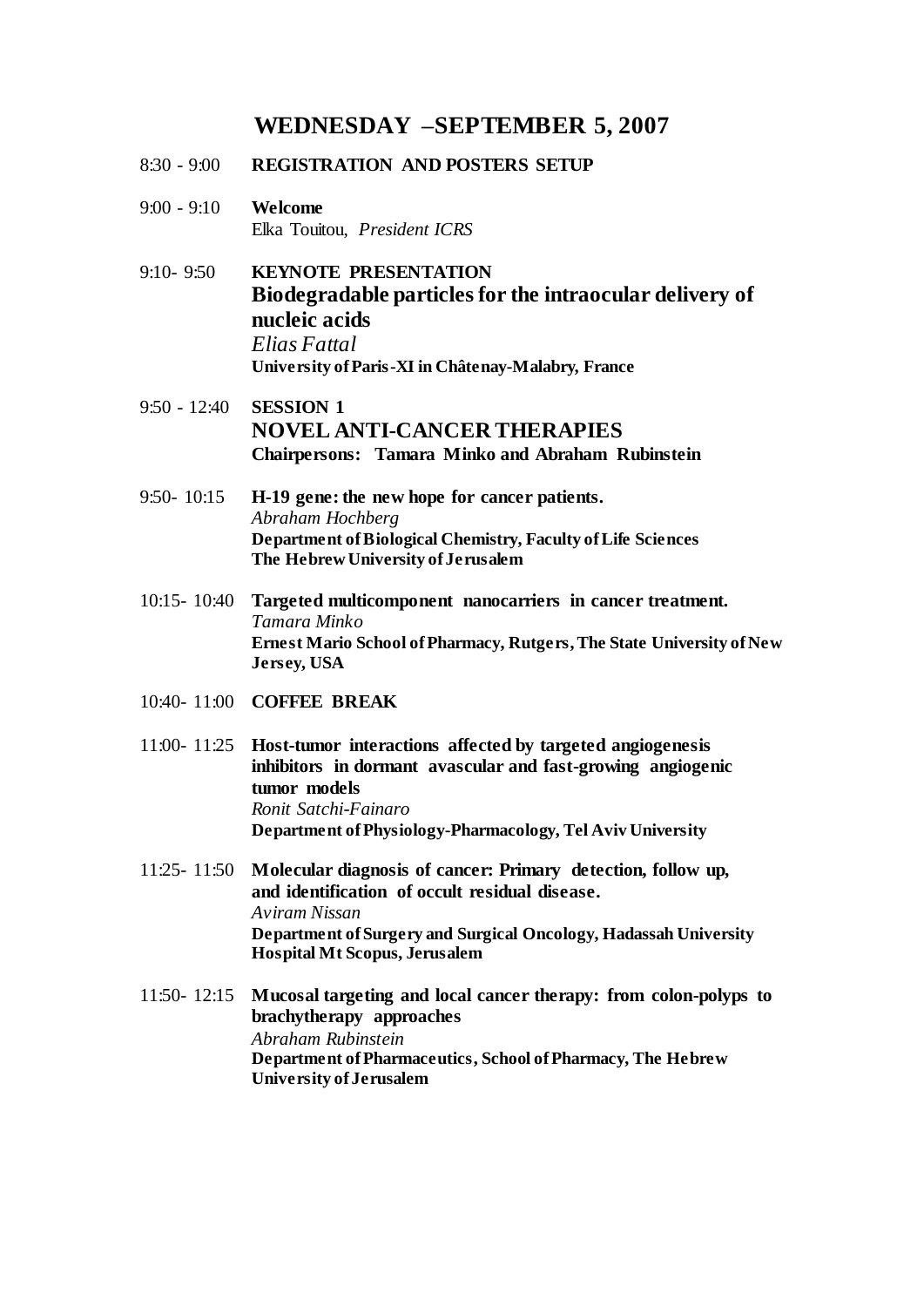- 12:15- 12:40 **Nano-liposomes for cancer drug delivery: opportunities and limitations.**  *Yechezkel Barenholz* **Department of Biochemistry, Faculty of Medicine,The Hebrew University of Jerusalem**
- 12:40- 13:45 **LUNCH FOR ALL PARTICIPANTS**
- 13:45-16:00 **SESSION 2 NANOTECHNOLOGY IN PHARMACEUTICAL DESIGN AND DIAGNOSTICS Chairpersons: Elka Touitou and Elias Fattal**
- 13:45- 14:15 **Nanotechnologies for targeting ultrasound contrast agents** *Elias Fattal* **University of Paris-XI in Châtenay-Malabry, France**
- 14:15- 14:45 **Nanobiotechnology for sensing and clinical diagnostics** *Itamar Willner* **Institute of Chemistry, The Hebrew University of Jerusalem**
- 14:45- 15:15 **Nanoparticles for immunomodulation**  *Gershon Golomb* **Department of Pharmaceutics, School of Pharmacy, The Hebrew University of Jerusalem**
- 15:15 **-**15:45 **Immunoemulsion, a novel targeted drug delivery system for improved cancer therapy** *Danny Goldstein* **Department of Pharmaceutics, School of Pharmacy, The Hebrew University of Jerusalem**
- 15:45 16:45 **POSTER SESSION**
- 16:45- 17:15 **Evaluation of invention: How to assess the quality of a patent?** *Ilan Cohn* **Reinhold Cohn Group, Israel**
- 17:15-17:35 **Delivery at the Hebrew University –From Innovation to Commercialization** *Tami Kfir* **YISSUM-Technology Transfer of The Hebrew University of Jerusalem**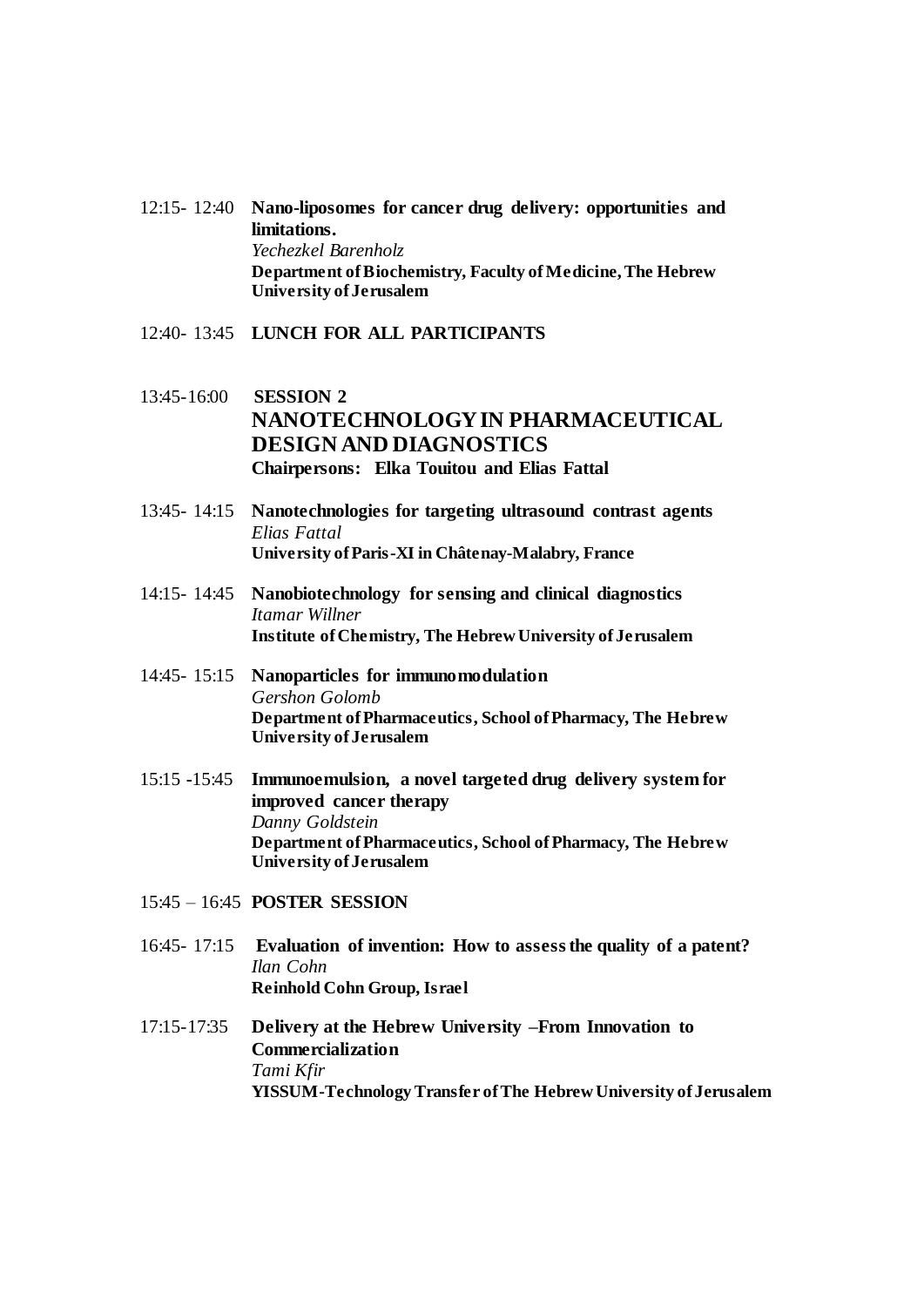- 17:35-19:05 **SESSION 3 CNS TARGETING Chairpersons: Rosa Azhari and Philip Lazarovici**
- 17:35-18:05 **Intelligent biomatrices for neural engineering** *Philip Lazarovici* **Department of Pharmacology, School of Pharmacy, The Hebrew University of Jerusalem**
- 18:05-18:35 **Transdermal delivery of L-DOPA prodrugs for a continuous dopaminergic treatment of Parkinson's disease** *Eliahu Heldman* **Department of Clinical Biochemistry, The Faculty of Health Sciences, Ben-Gurion University, Beer Sheva**
- 18:35-19:05 **Microspheres releasing inhibitors of angiogenesis: a new therapy approach for brain tumor** *Marcelle Machluf* **Department of Biotechnology and Food Engineering, Technion, Haifa**
- 20:30 **GALA DINNER** *SPONSORED BY UNIPHARM* **Award Ceremony Gala dinner will take place in Hazer ha Beer, Zichron Yaacov Transportation from Dan Hotel at 20:10 PM**

### **THURSDAY –SEPTEMBER 6, 2007**

- 8:00 8:30 **ADMINISTRATIVE SESSION – General Assembly of the ICRS**
- 8:30 9:15 **KEYNOTE PRESENTATION How Can "Inventions" Destroy Innovation?**  *Ron Tomer* **Unipharm Ltd.**
- 9:15-12:30 **SESSION 4 CHALLENGES IN THE DELIVERY OF POORLY ABSORBED DRUGS Chairpersons: Amnon Hoffman and Adel Penhasi**
- 9:15- 9:45 **Prodrug approach to solve the poor bioavailability of highly lipophilic active compounds** *Shimon Amselem* **Pharmos**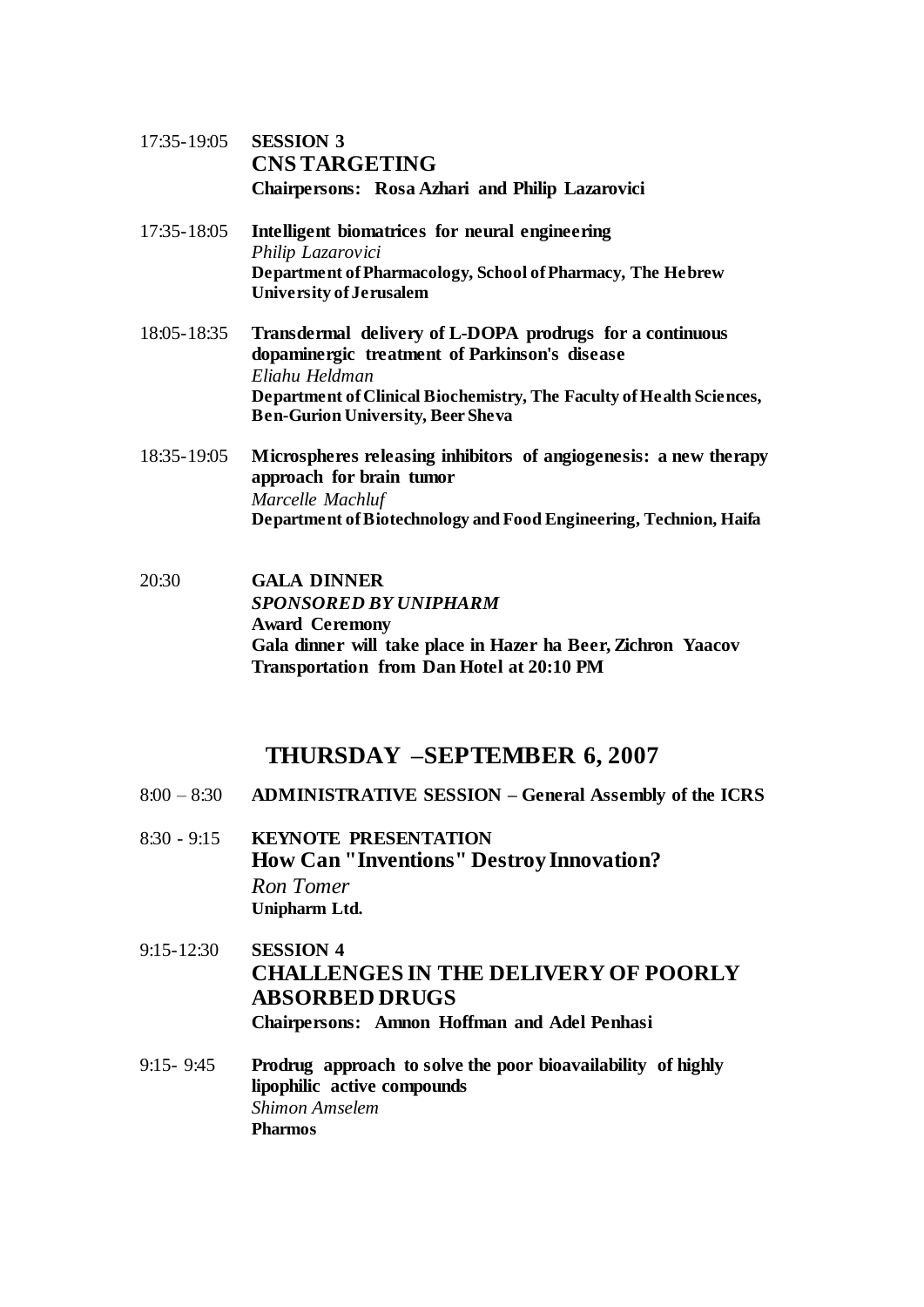- 9:45-10:15 **Selection of lipid based formulations to improve bioavailability of lipophilic drugs** *Amnon Hoffman* **Department of Pharmaceutics, School of Pharmacy, The Hebrew University of Jerusalem**
- 10:15-10:30 **COFFEE BREAK**
- 10:30-11:00 **Nanolipospheres approach to improve bioavailability of cyclosporine**  *Abraham Domb* **Department of Medicinal Chemistry, School of Pharmacy, The Hebrew University of Jerusalem**
- 11:00- 11:30 **Gastroretentive dosage form as a mean to improve bioavailability of "narrow absorption window" drugs**  *Leonid Kagan* **Department of Pharmaceutics, School of Pharmacy, The Hebrew University of Jerusalem**
- 11:30-12:00 **The correlation between structure and conformation properties of peptides and their intestinal permeability**  *Chaim Gilon* **Department of Organic Chemistry, The Hebrew University of Jerusalem**
- 12:00-12:30 **Replacement of organic/toxic solvents in drug formulation by hydrating with Neowater (water based nanotechnology)** *Ohad Karnieli* **Do-Coop Technologies**
- 12:30-13:30 **LUNCH FOR ALL PARTICIPANTS AND POSTER VIEWING**
- 13:30-16:00 **SESSION 5 DRUG DELIVERY DEVICES: FROM RESEARCH TO REGULATORY ISSUES** Chairpersons: **Joseph Kost and Yoram Sela**
- 13:30-14:00 **FDA Regulation of Combination Products – from initial revolution to measured evolution** *Zvi Ladin* **Boston MedTech Advisors, USA**
- 14:00-14:30 **Oral delivery of peptides and proteins using an electrical stimulator: challenges of a novel approach** *Ziv Belsky* **E-Pill Pharma Ltd.**